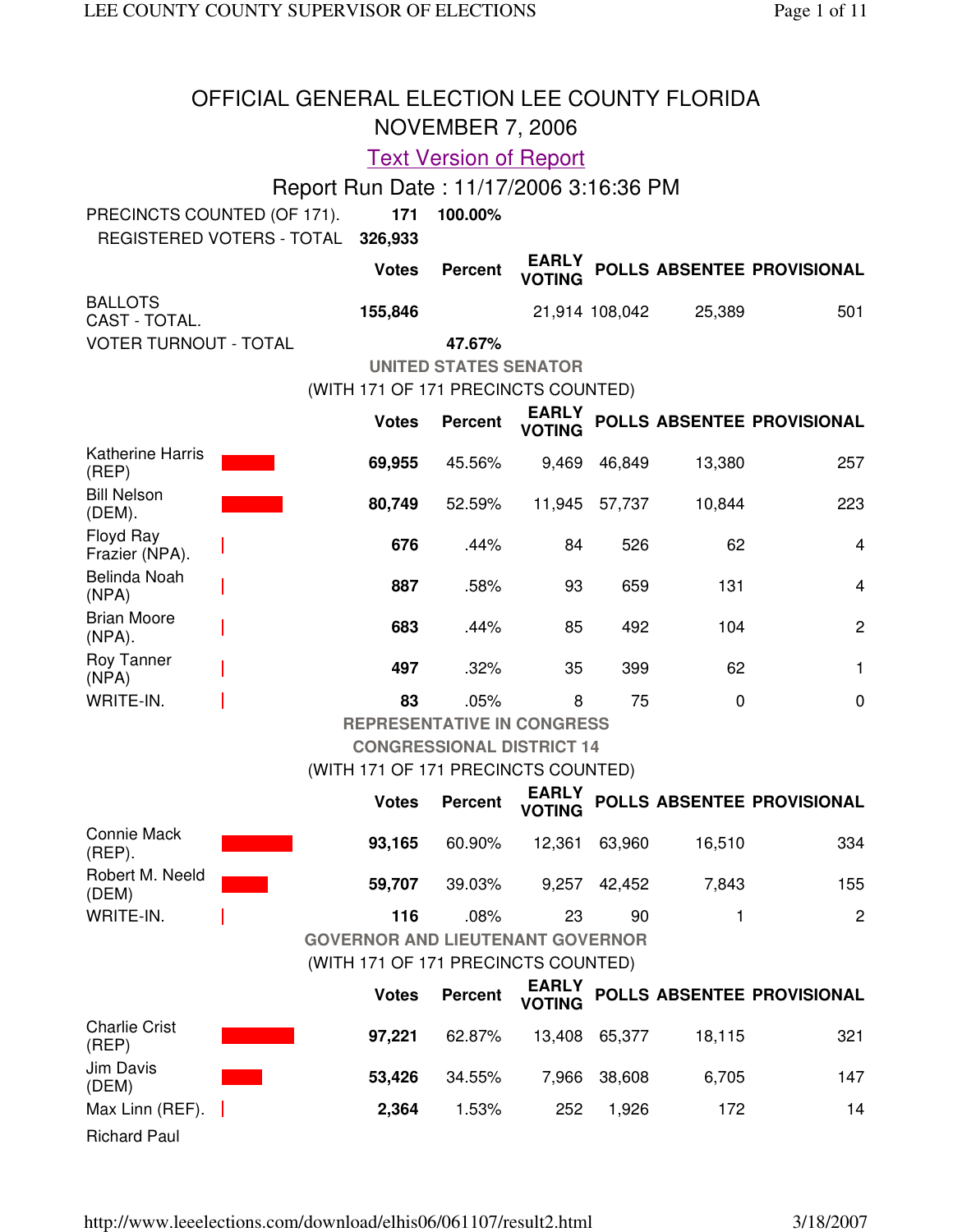| Dembinsky<br>(NPA)                             | 521                                  | .34%                               | 55                            | 426          | 40          | $\mathbf 0$                |
|------------------------------------------------|--------------------------------------|------------------------------------|-------------------------------|--------------|-------------|----------------------------|
| John Wayne<br>Smith (NPA)                      | 574                                  | .37%                               | 51                            | 472          | 47          | $\overline{4}$             |
| Karl C.C. Behm<br>$(NPA)$ .                    | 460                                  | .30%                               | 53                            | 352          | 53          | $\mathbf{2}$               |
| WRITE-IN.                                      | 69                                   | .04%                               | 6                             | 63           | $\mathbf 0$ | $\mathbf 0$                |
|                                                |                                      | <b>ATTORNEY GENERAL</b>            |                               |              |             |                            |
|                                                | (WITH 171 OF 171 PRECINCTS COUNTED)  |                                    |                               |              |             |                            |
|                                                | <b>Votes</b>                         | <b>Percent</b>                     | <b>EARLY</b><br><b>VOTING</b> |              |             | POLLS ABSENTEE PROVISIONAL |
| <b>Bill McCollum</b><br>(REF)<br>Walter "Skip" | 79,178                               | 61.76%                             | 10,074                        | 52,106       | 16,751      | 247                        |
| Campbell<br>(DEM)                              | 49,026                               | 38.24%                             | 7,641                         | 33,232       | 8,035       | 118                        |
|                                                |                                      | <b>CHIEF FINANCIAL OFFICER</b>     |                               |              |             |                            |
|                                                | (WITH 171 OF 171 PRECINCTS COUNTED)  |                                    |                               |              |             |                            |
|                                                | <b>Votes</b>                         | <b>Percent</b>                     | <b>EARLY</b><br><b>VOTING</b> |              |             | POLLS ABSENTEE PROVISIONAL |
| Tom Lee (REP)                                  | 84,859                               | 56.54%                             | 11,714                        | 56,349       | 16,503      | 293                        |
| Alex Sink (DEM)                                | 65,225                               | 43.46%                             |                               | 9,555 47,959 | 7,532       | 179                        |
|                                                | <b>COMMISSIONER OF AGRICULTURE</b>   |                                    |                               |              |             |                            |
|                                                | (WITH 171 OF 171 PRECINCTS COUNTED)  |                                    |                               |              |             |                            |
|                                                |                                      |                                    |                               |              |             |                            |
|                                                | <b>Votes</b>                         | <b>Percent</b>                     | <b>EARLY</b><br><b>VOTING</b> |              |             | POLLS ABSENTEE PROVISIONAL |
| Charles H.<br>Bronson (REP)                    | 96,146                               | 65.38%                             | 12,990                        | 65,562       | 17,274      | 320                        |
| <b>Eric Copeland</b>                           | 50,900                               | 34.62%                             | 7,766                         | 36,103       | 6,899       | 132                        |
| (DEM)                                          | <b>STATE REPRESENTATIVE DIST. 71</b> |                                    |                               |              |             |                            |
|                                                | (WITH 5 OF 5 PRECINCTS COUNTED)      |                                    |                               |              |             |                            |
|                                                | <b>Votes</b>                         | <b>Percent</b>                     | <b>EARLY</b><br><b>VOTING</b> |              |             | POLLS ABSENTEE PROVISIONAL |
| Michael J. Grant<br>(REF)                      | 3,673                                | 98.79%                             | 236                           | 2,766        | 661         | 10                         |
| WRITE-IN.                                      | 45                                   | 1.21%                              | 7                             | 38           | 0           | 0                          |
|                                                | <b>STATE REPRESENTATIVE DIST. 73</b> |                                    |                               |              |             |                            |
|                                                | (WITH 45 OF 45 PRECINCTS COUNTED)    |                                    |                               |              |             |                            |
|                                                | <b>Votes</b>                         | <b>Percent</b>                     | <b>EARLY</b><br><b>VOTING</b> |              |             | POLLS ABSENTEE PROVISIONAL |
| Nick Thompson<br>(REF)                         | 18,324                               | 52.97%                             | 2,172                         | 12,804       | 3,305       | 43                         |
| Pete Burkert<br>(DEM)                          | 16,272                               | 47.03%                             |                               | 2,162 11,818 | 2,262       | 30                         |
|                                                | (WITH 171 OF 171 PRECINCTS COUNTED)  | <b>COUNTY COMMISSIONER DIST. 2</b> |                               |              |             |                            |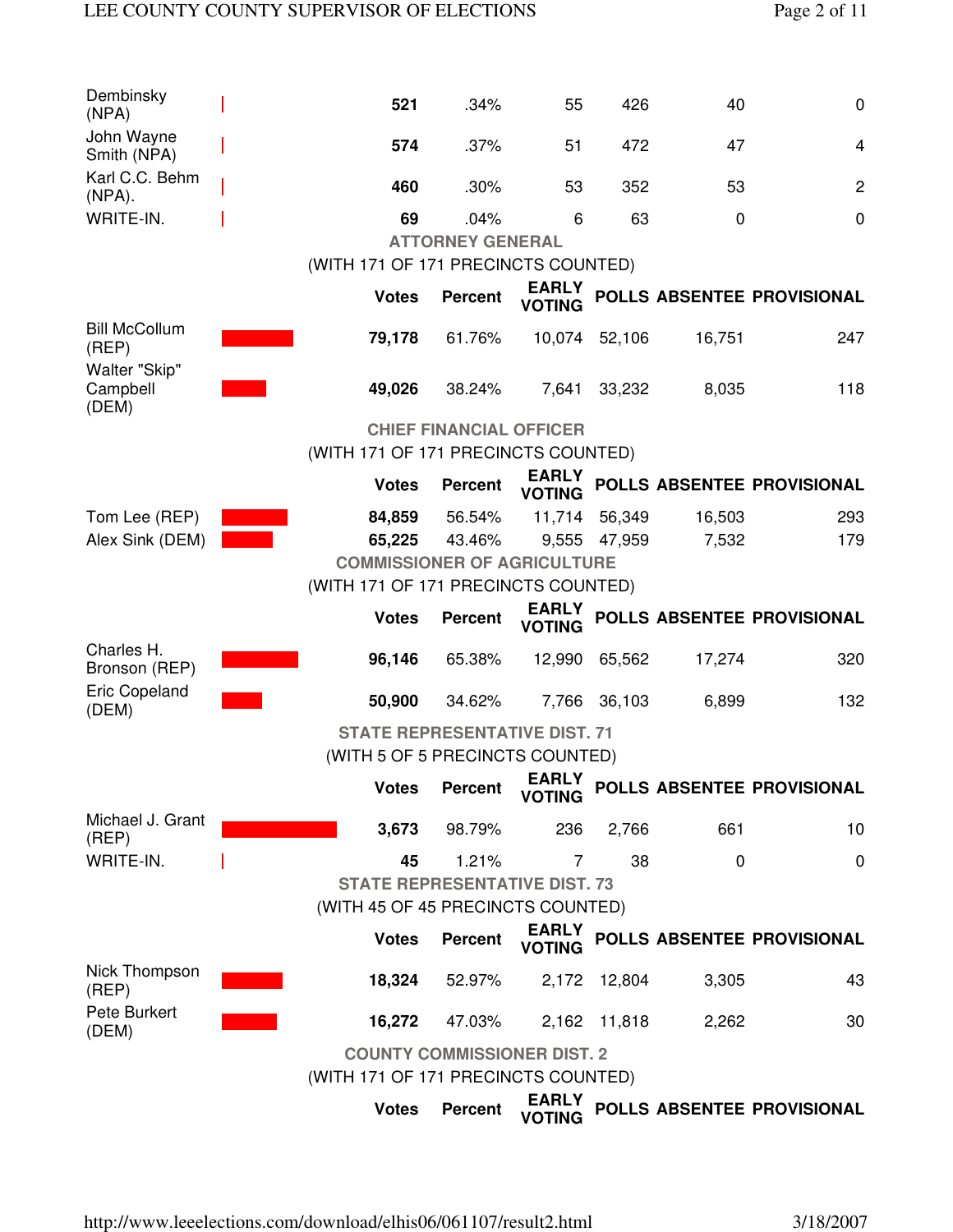| <b>Brian Bigelow</b><br>(REP) | 100,159                              | 71.54%               |                               | 13,944 67,986 | 17,892 | 337                        |  |  |  |
|-------------------------------|--------------------------------------|----------------------|-------------------------------|---------------|--------|----------------------------|--|--|--|
| Gerard David Jr.<br>(NPA)     | 39,839                               | 28.46%               |                               | 5,899 28,647  | 5,196  | 97                         |  |  |  |
|                               | <b>LEE MEMORIAL HEALTH DIST. 2</b>   |                      |                               |               |        |                            |  |  |  |
|                               | (WITH 171 OF 171 PRECINCTS COUNTED)  |                      |                               |               |        |                            |  |  |  |
|                               | <b>Votes</b>                         | <b>Percent</b>       | <b>EARLY</b><br><b>VOTING</b> |               |        | POLLS ABSENTEE PROVISIONAL |  |  |  |
| <b>Richard Akin</b>           | 44,258                               | 21.93%               | 6,761                         | 30,939        | 6,419  | 139                        |  |  |  |
| Terry R. Beard.               | 24,777                               | 12.28%               | 3,427                         | 17,814        | 3,464  | 72                         |  |  |  |
| Thane R.<br><b>Beehler</b>    | 23,469                               | 11.63%               | 3,350                         | 16,344        | 3,706  | 69                         |  |  |  |
| Don Chamblee<br>Jr.           | 12,666                               | 6.28%                | 1,866                         | 8,833         | 1,923  | 44                         |  |  |  |
| James J.<br>English           | 30,392                               | 15.06%               | 4,210                         | 21,013        | 5,100  | 69                         |  |  |  |
| Nancy M.<br>McGovern.         | 66,207                               | 32.81%               | 9,696                         | 45,646        | 10,662 | 203                        |  |  |  |
|                               | <b>LEE MEMORIAL HEALTH DIST. 4</b>   |                      |                               |               |        |                            |  |  |  |
|                               | (WITH 171 OF 171 PRECINCTS COUNTED)  |                      |                               |               |        |                            |  |  |  |
|                               | <b>Votes</b>                         | <b>Percent</b>       | <b>EARLY</b><br><b>VOTING</b> |               |        | POLLS ABSENTEE PROVISIONAL |  |  |  |
| Kori R. Clapper               | 33,359                               | 17.88%               | 4,562                         | 23,780        | 4,939  | 78                         |  |  |  |
| Michael J.<br>Huster.         | 24,290                               | 13.02%               | 3,677                         | 16,558        | 3,991  | 64                         |  |  |  |
| Frank T. La<br>Rosa           | 41,951                               | 22.48%               | 6,055                         | 28,791        | 6,966  | 139                        |  |  |  |
| William "Bill"<br>Martin      | 41,679                               | 22.34%               | 5,762                         | 29,067        | 6,731  | 119                        |  |  |  |
| Jason A. Yost                 | 45,320                               | 24.29%               | 6,897                         | 31,497        | 6,805  | 121                        |  |  |  |
|                               | <b>LEE MEMORIAL HEALTH DIST. 5</b>   |                      |                               |               |        |                            |  |  |  |
|                               | (WITH 171 OF 171 PRECINCTS COUNTED)  |                      |                               |               |        |                            |  |  |  |
|                               |                                      | <b>Votes Percent</b> | <b>EARLY</b><br><b>VOTING</b> |               |        | POLLS ABSENTEE PROVISIONAL |  |  |  |
| Kerry Babb                    | 31,632                               | 30.48%               |                               | 4,352 22,482  | 4,712  | 86                         |  |  |  |
| Mike Biel                     | 29,690                               | 28.60%               |                               | 3,575 20,813  | 5,226  | 76                         |  |  |  |
| Ken Marcum                    | 21,182                               | 20.41%               | 3,952                         | 13,909        | 3,251  | 70                         |  |  |  |
| Anthony<br>Thomas Jr.         | 21,292                               | 20.51%               | 2,983                         | 15,545        | 2,695  | 69                         |  |  |  |
|                               | LEE SOIL & WATER DIST. GROUP 3       |                      |                               |               |        |                            |  |  |  |
|                               | (WITH 171 OF 171 PRECINCTS COUNTED)  |                      |                               |               |        |                            |  |  |  |
|                               | <b>Votes</b>                         | <b>Percent</b>       | <b>EARLY</b><br><b>VOTING</b> |               |        | POLLS ABSENTEE PROVISIONAL |  |  |  |
| <b>Tom Clark</b>              | 70,264                               | 65.67%               | 9,400                         | 49,756        | 10,909 | 199                        |  |  |  |
| Mark A. Smith                 | 36,734                               | 34.33%               |                               | 5,669 25,187  | 5,760  | 118                        |  |  |  |
|                               | <b>RETAIN JUSTICE R. Fred Lewis?</b> |                      |                               |               |        |                            |  |  |  |
|                               | (WITH 171 OF 171 PRECINCTS COUNTED)  |                      |                               |               |        |                            |  |  |  |
|                               | <b>Votes</b>                         | <b>Percent</b>       | <b>EARLY</b><br><b>VOTING</b> |               |        | POLLS ABSENTEE PROVISIONAL |  |  |  |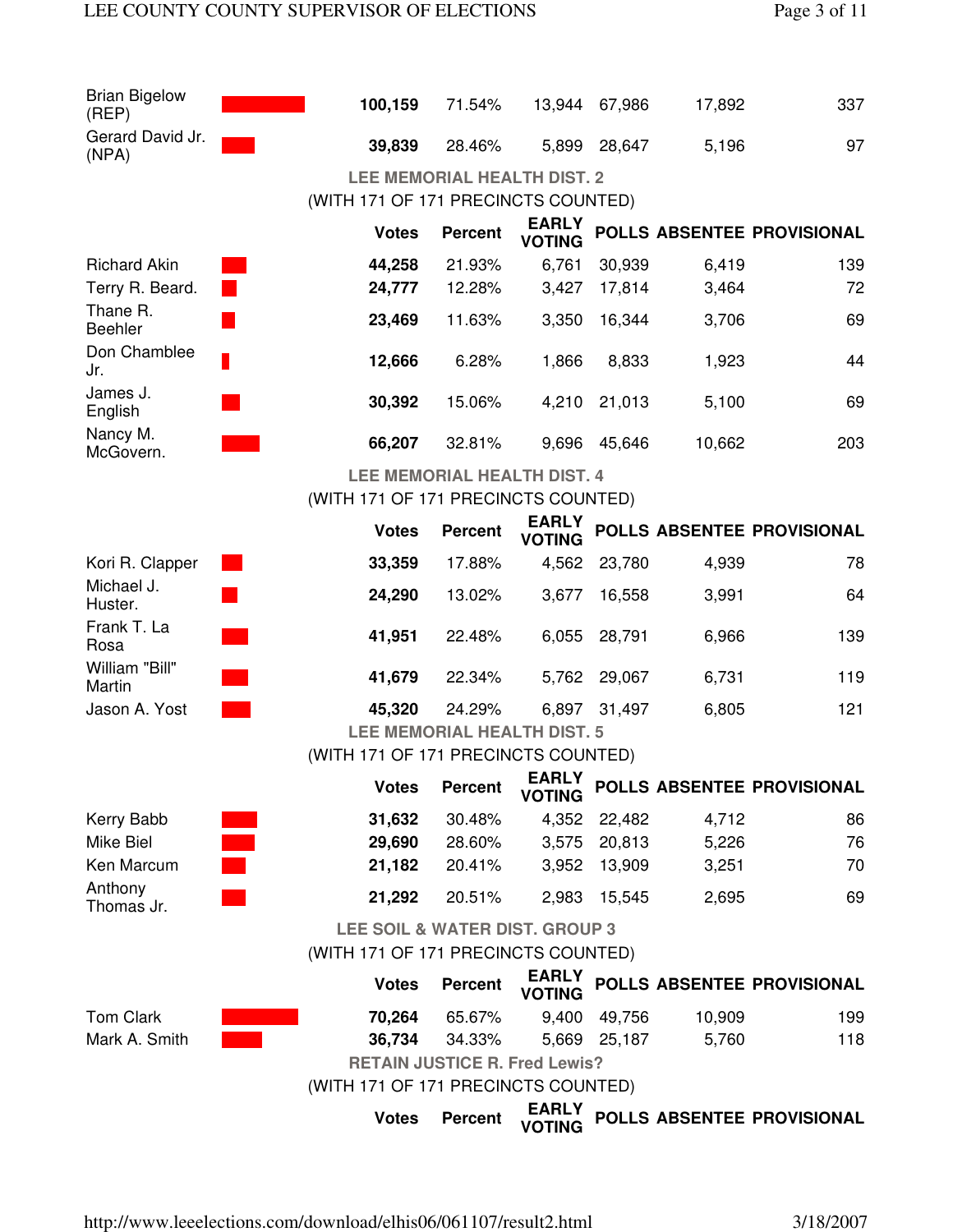| YES / SI. | 79,465                                       | 63.21%                             | 11,221 55,348                 |               | 12,660 | 236                        |
|-----------|----------------------------------------------|------------------------------------|-------------------------------|---------------|--------|----------------------------|
| NO / NO   | 46,241                                       | 36.79%                             |                               | 6,644 32,721  | 6,748  | 128                        |
|           | <b>RETAIN JUSTICE Barbara Joan Pariente?</b> |                                    |                               |               |        |                            |
|           | (WITH 171 OF 171 PRECINCTS COUNTED)          |                                    |                               |               |        |                            |
|           | <b>Votes</b>                                 | <b>Percent</b>                     | <b>EARLY</b><br><b>VOTING</b> |               |        | POLLS ABSENTEE PROVISIONAL |
| YES / SI. | 81,536                                       | 64.49%                             |                               | 11,495 57,084 | 12,700 | 257                        |
| NO / NO   | 44,897                                       | 35.51%                             |                               | 6,504 31,626  | 6,647  | 120                        |
|           | <b>RETAIN JUSTICE Peggy A. Quince?</b>       |                                    |                               |               |        |                            |
|           | (WITH 171 OF 171 PRECINCTS COUNTED)          |                                    |                               |               |        |                            |
|           | <b>Votes</b>                                 | <b>Percent</b>                     | <b>EARLY</b><br><b>VOTING</b> |               |        | POLLS ABSENTEE PROVISIONAL |
| YES / SI. | 81,794                                       | 65.54%                             |                               | 11,536 57,115 | 12,893 | 250                        |
| NO / NO   | 42,997                                       | 34.46%                             |                               | 6,292 30,319  | 6,276  | 110                        |
|           | <b>RETAIN JUDGE Darryl C. Casanueva?</b>     |                                    |                               |               |        |                            |
|           | (WITH 171 OF 171 PRECINCTS COUNTED)          |                                    |                               |               |        |                            |
|           | <b>Votes</b>                                 | <b>Percent</b>                     | <b>EARLY</b><br><b>VOTING</b> |               |        | POLLS ABSENTEE PROVISIONAL |
| YES / SI. | 77,880                                       | 64.24%                             | 11,161                        | 54,605        | 11,863 | 251                        |
| NO / NO   | 43,345                                       | 35.76%                             |                               | 6,212 30,359  | 6,676  | 98                         |
|           | <b>RETAIN JUDGE Charles A. Davis Jr.?</b>    |                                    |                               |               |        |                            |
|           | (WITH 171 OF 171 PRECINCTS COUNTED)          |                                    |                               |               |        |                            |
|           | <b>Votes</b>                                 | <b>Percent</b>                     | <b>EARLY</b><br><b>VOTING</b> |               |        | POLLS ABSENTEE PROVISIONAL |
| YES / SI. | 82,556                                       | 67.78%                             |                               | 11,684 57,603 | 13,016 | 253                        |
| NO / NO   | 39,249                                       | 32.22%                             |                               | 5,755 27,883  | 5,510  | 101                        |
|           | <b>RETAIN JUDGE Edward C. LaRose?</b>        |                                    |                               |               |        |                            |
|           | (WITH 171 OF 171 PRECINCTS COUNTED)          |                                    |                               |               |        |                            |
|           | <b>Votes</b>                                 | <b>Percent</b>                     | <b>EARLY</b><br><b>VOTING</b> |               |        | POLLS ABSENTEE PROVISIONAL |
| YES / SI. | 80,878                                       | 66.48%                             |                               | 11,552 56,619 | 12,446 | 261                        |
| NO / NO   | 40,781                                       | 33.52%                             |                               | 5,919 28,813  | 5,952  | 97                         |
|           |                                              | <b>RETAIN JUDGE E.J. Salcines?</b> |                               |               |        |                            |
|           | (WITH 171 OF 171 PRECINCTS COUNTED)          |                                    |                               |               |        |                            |
|           | <b>Votes</b>                                 | <b>Percent</b>                     | <b>EARLY</b><br><b>VOTING</b> |               |        | POLLS ABSENTEE PROVISIONAL |
| YES / SI. | 77,221                                       | 64.02%                             |                               | 11,106 54,391 | 11,483 | 241                        |
| NO / NO   | 43,400                                       | 35.98%                             |                               | 6,204 30,232  | 6,853  | $111$                      |
|           | <b>RETAIN JUDGE Thomas E. Stringer Sr.?</b>  |                                    |                               |               |        |                            |
|           | (WITH 171 OF 171 PRECINCTS COUNTED)          |                                    |                               |               |        |                            |
|           | <b>Votes</b>                                 | <b>Percent</b>                     | <b>EARLY</b><br><b>VOTING</b> |               |        | POLLS ABSENTEE PROVISIONAL |
| YES / SI. | 81,255                                       | 67.46%                             | 11,521                        | 56,600        | 12,886 | 248                        |
| NO / NO   | 39,188                                       | 32.54%                             | 5,721                         | 27,914        | 5,451  | 102                        |
|           | <b>CIRCUIT JUDGE, 20TH CIRCUIT, GROUP 29</b> |                                    |                               |               |        |                            |
|           | (WITH 171 OF 171 PRECINCTS COUNTED)          |                                    |                               |               |        |                            |
|           | <b>Votes</b>                                 | <b>Percent</b>                     | <b>EARLY</b>                  |               |        | POLLS ABSENTEE PROVISIONAL |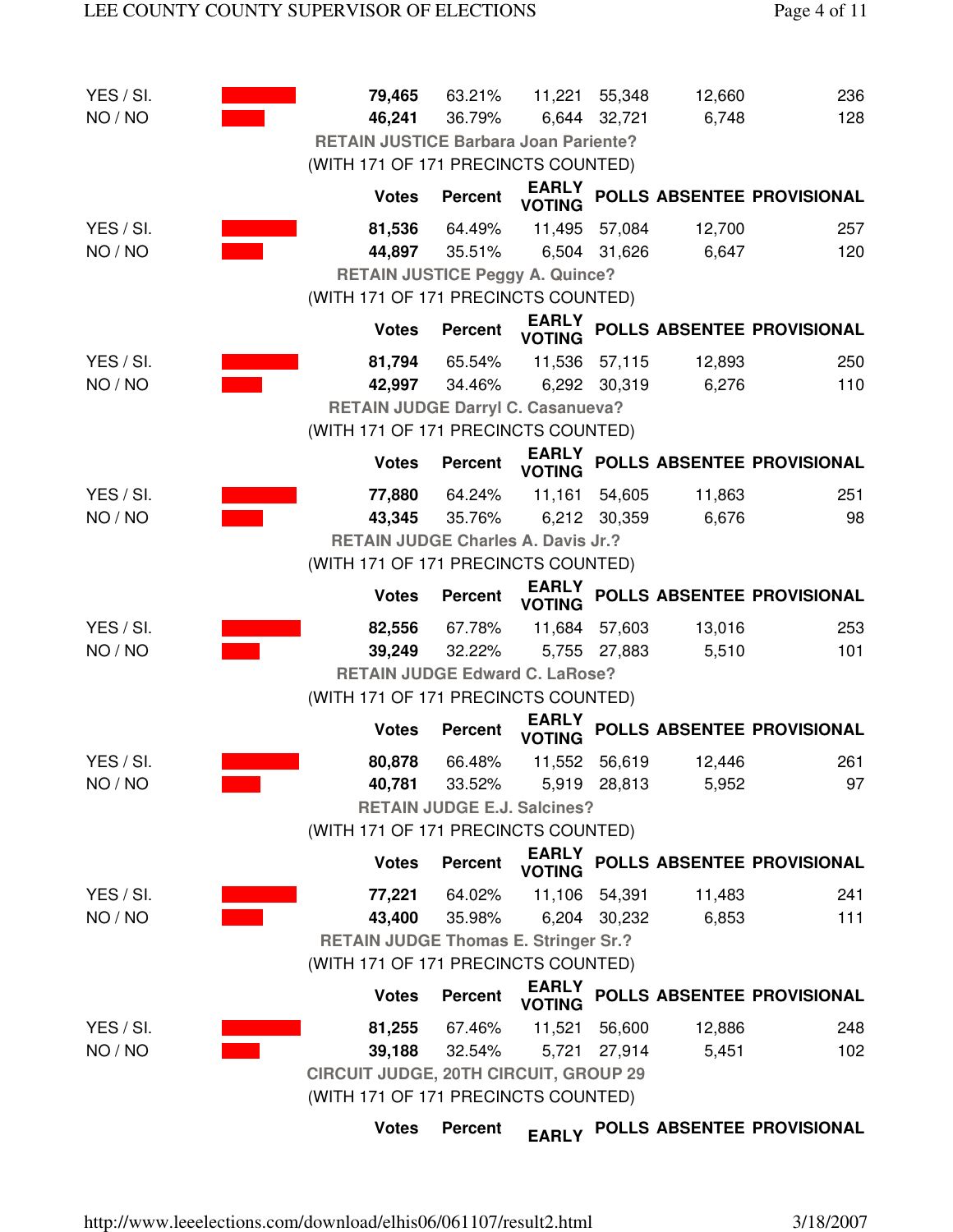|                                 |                                                                                               |                               | <b>VOTING</b>                 |              |        |                            |  |  |  |  |
|---------------------------------|-----------------------------------------------------------------------------------------------|-------------------------------|-------------------------------|--------------|--------|----------------------------|--|--|--|--|
| Miguel C.<br>Fernandez III.     | 51,248                                                                                        | 40.36%                        | 7,522                         | 36,256       | 7,289  | 181                        |  |  |  |  |
| Lynne E. Dailey                 | 75,718<br><b>CIRCUIT JUDGE, 20TH CIRCUIT, GROUP 30</b><br>(WITH 171 OF 171 PRECINCTS COUNTED) | 59.64%                        | 10,622                        | 52,648       | 12,238 | 210                        |  |  |  |  |
|                                 | <b>Votes</b>                                                                                  | <b>Percent</b>                | <b>EARLY</b><br><b>VOTING</b> |              |        | POLLS ABSENTEE PROVISIONAL |  |  |  |  |
| Liz Adams                       | 63,170                                                                                        | 49.85%                        | 9,218                         | 43,827       | 9,916  | 209                        |  |  |  |  |
| Franklin B.<br>Mann Jr          | 63,560                                                                                        | 50.15%                        |                               | 8,749 44,406 | 10,223 | 182                        |  |  |  |  |
|                                 | <b>COUNTY COURT JUDGE, GROUP 8</b>                                                            |                               |                               |              |        |                            |  |  |  |  |
|                                 | (WITH 171 OF 171 PRECINCTS COUNTED)                                                           |                               |                               |              |        |                            |  |  |  |  |
|                                 | <b>Votes</b>                                                                                  | <b>Percent</b>                | <b>EARLY</b><br><b>VOTING</b> |              |        | POLLS ABSENTEE PROVISIONAL |  |  |  |  |
| Diane M.<br>Dramko              | 57,133                                                                                        | 46.22%                        | 7,687                         | 40,342       | 8,907  | 197                        |  |  |  |  |
| <b>Tara Pascotto</b><br>Paluck. | 66,477                                                                                        | 53.78%                        | 9,747                         | 46,352       | 10,202 | 176                        |  |  |  |  |
|                                 | LEE COUNTY MOSQUITO DIST. AREA 2<br>(WITH 168 OF 168 PRECINCTS COUNTED)                       |                               |                               |              |        |                            |  |  |  |  |
|                                 | <b>Votes</b>                                                                                  | <b>Percent</b>                | <b>EARLY</b><br><b>VOTING</b> |              |        | POLLS ABSENTEE PROVISIONAL |  |  |  |  |
| Joe Burgess.                    | 65,115                                                                                        | 57.86%                        | 9,288                         | 46,239       | 9,404  | 184                        |  |  |  |  |
| Dale Mast                       | 47,431                                                                                        | 42.14%                        |                               | 6,716 32,343 | 8,228  | 144                        |  |  |  |  |
|                                 | LEE COUNTY MOSQUITO DIST. AREA 4<br>(WITH 168 OF 168 PRECINCTS COUNTED)                       |                               |                               |              |        |                            |  |  |  |  |
|                                 | <b>Votes</b>                                                                                  |                               | <b>EARLY</b>                  |              |        | POLLS ABSENTEE PROVISIONAL |  |  |  |  |
|                                 |                                                                                               | <b>Percent</b>                | <b>VOTING</b>                 |              |        |                            |  |  |  |  |
| Latt Armeda.<br>Richard H.      | 31,553                                                                                        | 28.90%                        | 4,580                         | 22,907       | 3,986  | 80                         |  |  |  |  |
| <b>Pritchett III</b>            | 77,635                                                                                        | 71.10%                        | 11,055                        | 53,177       | 13,162 | 241                        |  |  |  |  |
|                                 | (WITH 2 OF 2 PRECINCTS COUNTED)                                                               | <b>ALVA FIRE DIST. SEAT 2</b> |                               |              |        |                            |  |  |  |  |
|                                 | <b>Votes</b>                                                                                  | <b>Percent</b>                | <b>EARLY</b><br><b>VOTING</b> |              |        | POLLS ABSENTEE PROVISIONAL |  |  |  |  |
| Steve Koeppel                   | 663                                                                                           | 78.83%                        | 39                            | 529          | 94     | 1.                         |  |  |  |  |
| Michael Pcolar.                 | 178                                                                                           | 21.17%                        | 6                             | 144          | 28     | 0                          |  |  |  |  |
|                                 |                                                                                               | <b>ALVA FIRE DIST. SEAT 3</b> |                               |              |        |                            |  |  |  |  |
|                                 | (WITH 2 OF 2 PRECINCTS COUNTED)                                                               |                               |                               |              |        |                            |  |  |  |  |
|                                 | <b>Votes</b>                                                                                  | <b>Percent</b>                | <b>EARLY</b><br><b>VOTING</b> |              |        | POLLS ABSENTEE PROVISIONAL |  |  |  |  |
| <b>Mitchell Howard</b><br>Jr.   | 397                                                                                           | 44.86%                        | 16                            | 309          | 71     | 1                          |  |  |  |  |
| Katherine A.<br>Wilkinson       | 488                                                                                           | 55.14%                        | 30                            | 397          | 61     | 0                          |  |  |  |  |
|                                 |                                                                                               | <b>ALVA FIRE DIST. SEAT 4</b> |                               |              |        |                            |  |  |  |  |

(WITH 2 OF 2 PRECINCTS COUNTED)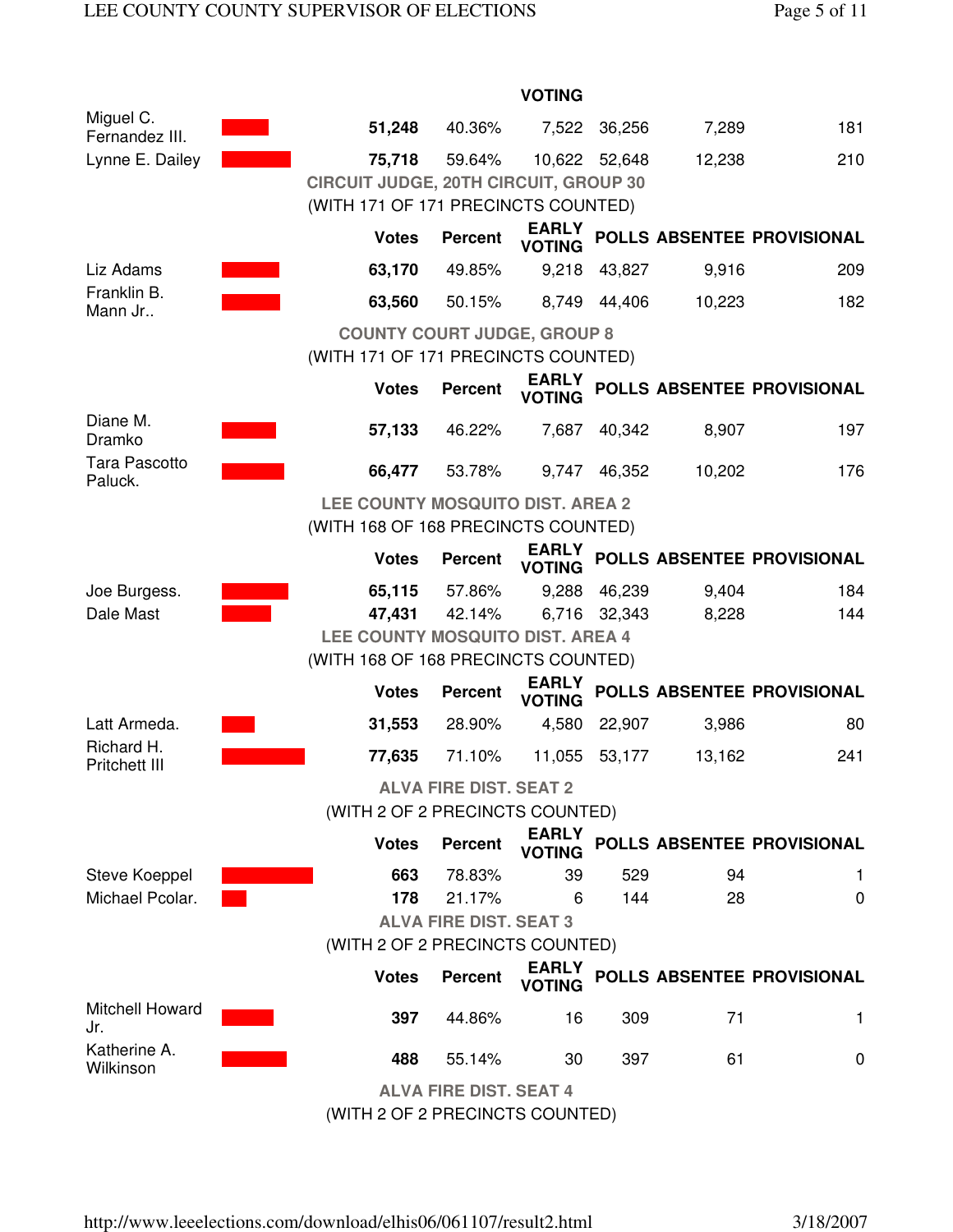|                       | <b>Votes</b>                                                                    | <b>Percent</b>                    | <b>EARLY</b><br><b>VOTING</b> |       |     | POLLS ABSENTEE PROVISIONAL |  |  |  |  |
|-----------------------|---------------------------------------------------------------------------------|-----------------------------------|-------------------------------|-------|-----|----------------------------|--|--|--|--|
| <b>Kent Cary</b>      | 362                                                                             | 44.69%                            | 26                            | 285   | 50  | 1                          |  |  |  |  |
| <b>Thomas Scott</b>   | 448                                                                             | 55.31%                            | 19                            | 366   | 63  | 0                          |  |  |  |  |
|                       | <b>BONITA SPRINGS FIRE DIST. SEAT 1</b>                                         |                                   |                               |       |     |                            |  |  |  |  |
|                       | (WITH 13 OF 13 PRECINCTS COUNTED)                                               |                                   |                               |       |     |                            |  |  |  |  |
|                       | <b>Votes</b>                                                                    | <b>Percent</b>                    | <b>EARLY</b><br><b>VOTING</b> |       |     | POLLS ABSENTEE PROVISIONAL |  |  |  |  |
| Ed Fitzgerald         | 6,044                                                                           | 54.21%                            | 1,775                         | 3,267 | 967 | 35                         |  |  |  |  |
| Keith Plant.          | 5,105                                                                           | 45.79%                            | 1,557                         | 2,968 | 553 | 27                         |  |  |  |  |
|                       | <b>BONITA SPRINGS FIRE DIST. SEAT 3</b>                                         |                                   |                               |       |     |                            |  |  |  |  |
|                       |                                                                                 | (WITH 13 OF 13 PRECINCTS COUNTED) |                               |       |     |                            |  |  |  |  |
|                       | <b>Votes</b>                                                                    | <b>Percent</b>                    | <b>EARLY</b><br><b>VOTING</b> |       |     | POLLS ABSENTEE PROVISIONAL |  |  |  |  |
| Evans M.<br>Conforti. | 5,932                                                                           | 54.10%                            | 1,746                         | 3,519 | 642 | 25                         |  |  |  |  |
| Lawrence<br>Rogers    | 5,032                                                                           | 45.90%                            | 1,517                         | 2,620 | 861 | 34                         |  |  |  |  |
|                       | <b>BONITA SPRINGS FIRE DIST. SEAT 5</b>                                         |                                   |                               |       |     |                            |  |  |  |  |
|                       | (WITH 13 OF 13 PRECINCTS COUNTED)                                               |                                   |                               |       |     |                            |  |  |  |  |
|                       | <b>Votes</b>                                                                    | <b>Percent</b>                    | <b>EARLY</b><br><b>VOTING</b> |       |     | POLLS ABSENTEE PROVISIONAL |  |  |  |  |
| Frank W. Liles<br>Jr. | 6,595                                                                           | 58.94%                            | 1,920                         | 3,831 | 812 | 32                         |  |  |  |  |
| Tom<br>MacGeorge      | 4,595                                                                           | 41.06%                            | 1,430                         | 2,423 | 712 | 30                         |  |  |  |  |
|                       |                                                                                 | <b>ESTERO FIRE DIST. SEAT 3</b>   |                               |       |     |                            |  |  |  |  |
|                       | (WITH 6 OF 6 PRECINCTS COUNTED)                                                 |                                   |                               |       |     |                            |  |  |  |  |
|                       | <b>Votes</b>                                                                    | <b>Percent</b>                    | <b>EARLY</b><br><b>VOTING</b> |       |     | POLLS ABSENTEE PROVISIONAL |  |  |  |  |
| Robert J. Brice       | 2,771                                                                           | 43.22%                            | 661                           | 1,623 | 474 | 13                         |  |  |  |  |
| Sam Levy.             | 3,641                                                                           | 56.78%                            | 957                           | 2,065 | 592 | 27                         |  |  |  |  |
|                       |                                                                                 | <b>ESTERO FIRE DIST. SEAT 5</b>   |                               |       |     |                            |  |  |  |  |
|                       | (WITH 6 OF 6 PRECINCTS COUNTED)                                                 |                                   |                               |       |     |                            |  |  |  |  |
|                       | <b>Votes</b>                                                                    | <b>Percent</b>                    | <b>EARLY</b><br><b>VOTING</b> |       |     | POLLS ABSENTEE PROVISIONAL |  |  |  |  |
| Barbara S.<br>Akins   | 5,089                                                                           | 75.27%                            | 1,236                         | 3,081 | 741 | 31                         |  |  |  |  |
| John F. Derrig.       | 993                                                                             | 14.69%                            | 234                           | 534   | 220 | 5                          |  |  |  |  |
| Russell E.<br>Drayton | 679                                                                             | 10.04%                            | 168                           | 390   | 116 | 5                          |  |  |  |  |
|                       | <b>RIVER RIDGE COMM. DEVEL. DIST. SEAT 2</b><br>(WITH 1 OF 1 PRECINCTS COUNTED) |                                   |                               |       |     |                            |  |  |  |  |
|                       | <b>Votes</b>                                                                    | <b>Percent</b>                    | <b>EARLY</b><br><b>VOTING</b> |       |     | POLLS ABSENTEE PROVISIONAL |  |  |  |  |
| Terry G.<br>Mountford | 244                                                                             | 49.19%                            | 109                           | 96    | 37  | $\overline{c}$             |  |  |  |  |
| Bob Schultz.          | 252<br>FT MYERS BEACH FIRE DIST. SEAT 1                                         | 50.81%                            | 117                           | 105   | 30  | 0                          |  |  |  |  |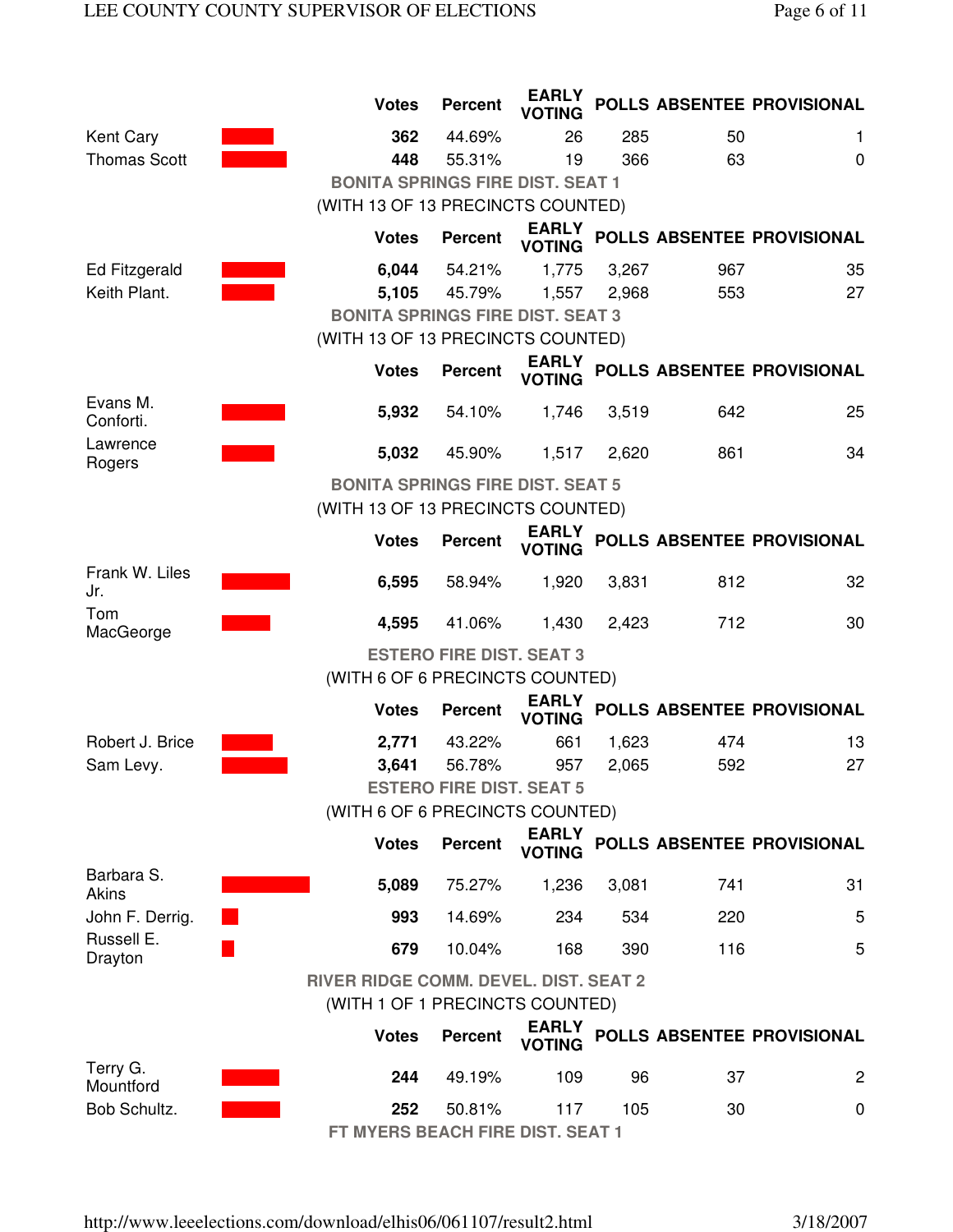|                             | (WITH 4 OF 4 PRECINCTS COUNTED)          |                |                               |       |       |                            |
|-----------------------------|------------------------------------------|----------------|-------------------------------|-------|-------|----------------------------|
|                             | <b>Votes</b>                             | <b>Percent</b> | <b>EARLY</b><br><b>VOTING</b> |       |       | POLLS ABSENTEE PROVISIONAL |
| Scoop Keisel<br>Sr.         | 1,067                                    | 34.18%         | 60                            | 842   | 159   | 6                          |
| Rick Lonski.                | 581                                      | 18.61%         | 34                            | 451   | 96    | $\mathbf 0$                |
| Joe Schmid                  | 1,474                                    | 47.21%         | 100                           | 1,197 | 172   | 5                          |
|                             | FT MYERS BEACH FIRE DIST SEAT 2          |                |                               |       |       |                            |
|                             | (WITH 4 OF 4 PRECINCTS COUNTED)          |                |                               |       |       |                            |
|                             | <b>Votes</b>                             | <b>Percent</b> | <b>EARLY</b><br><b>VOTING</b> |       |       | POLLS ABSENTEE PROVISIONAL |
| Betty Goodacre.<br>Louis L. | 1,757                                    | 55.80%         | 116                           | 1,383 | 252   | 6                          |
| Marrone                     | 1,392                                    | 44.20%         | 81                            | 1,112 | 191   | 8                          |
|                             | FT MYERS BEACH FIRE DIST. SEAT 3         |                |                               |       |       |                            |
|                             | (WITH 4 OF 4 PRECINCTS COUNTED)          |                |                               |       |       |                            |
|                             | <b>Votes</b>                             | <b>Percent</b> | <b>EARLY</b><br><b>VOTING</b> |       |       | POLLS ABSENTEE PROVISIONAL |
| <b>Carol Morris</b>         | 1,954                                    | 63.57%         | 121                           | 1,571 | 254   | 8                          |
| <b>Charlie Stiegler</b>     | 1,120                                    | 36.43%         | 71                            | 877   | 167   | 5                          |
|                             | <b>IONA - McGREGOR FIRE DIST. SEAT 1</b> |                |                               |       |       |                            |
|                             | (WITH 22 OF 22 PRECINCTS COUNTED)        |                |                               |       |       |                            |
|                             | <b>Votes</b>                             | <b>Percent</b> | <b>EARLY</b><br><b>VOTING</b> |       |       | POLLS ABSENTEE PROVISIONAL |
| Jim Anderson                | 6,150                                    | 38.02%         | 847                           | 3,887 | 1,395 | 21                         |
| Mary Ellen<br>Dorsett       | 10,027                                   | 61.98%         | 1,231                         | 7,074 | 1,684 | 38                         |
|                             | <b>IONA - McGREGOR FIRE DIST. SEAT 3</b> |                |                               |       |       |                            |
|                             | (WITH 22 OF 22 PRECINCTS COUNTED)        |                |                               |       |       |                            |
|                             | <b>Votes</b>                             | <b>Percent</b> | <b>EARLY</b><br><b>VOTING</b> |       |       | POLLS ABSENTEE PROVISIONAL |
| <b>Jim Sheets</b>           | 5,295                                    | 33.62%         | 801                           | 3,380 | 1,098 | 16                         |
| Richard M.<br>Supalo.       | 2,259                                    | 14.34%         | 342                           | 1,500 | 405   | 12                         |
| Todd J. Taylor.             | 8,195                                    | 52.04%         | 876                           | 5,794 | 1,493 | 32                         |
|                             | <b>IONA - McGREGOR FIRE DIST. SEAT 5</b> |                |                               |       |       |                            |
|                             | (WITH 22 OF 22 PRECINCTS COUNTED)        |                |                               |       |       |                            |
|                             | <b>Votes</b>                             | <b>Percent</b> | <b>EARLY</b><br><b>VOTING</b> |       |       | POLLS ABSENTEE PROVISIONAL |
| Steve Barbosa               | 6,332                                    | 39.52%         | 646                           | 4,825 | 836   | 25                         |
| Jason Duke                  | 3,564                                    | 22.24%         | 494                           | 2,246 | 813   | 11                         |
| Barry D. Kurtz.             | 6,126                                    | 38.23%         | 892                           | 3,755 | 1,458 | 21                         |
|                             | <b>LEHIGH ACRES FIRE DIST. SEAT 2</b>    |                |                               |       |       |                            |
|                             | (WITH 17 OF 17 PRECINCTS COUNTED)        |                |                               |       |       |                            |
|                             | <b>Votes</b>                             | <b>Percent</b> | <b>EARLY</b><br><b>VOTING</b> |       |       | POLLS ABSENTEE PROVISIONAL |
| <b>Julie Barrett</b>        | 3,907                                    | 43.64%         | 249                           | 2,980 | 672   | 6                          |
| Steven P. Haas.             | 3,905                                    | 43.62%         | 187                           | 3,424 | 287   | 7                          |

http://www.leeelections.com/download/elhis06/061107/result2.html 3/18/2007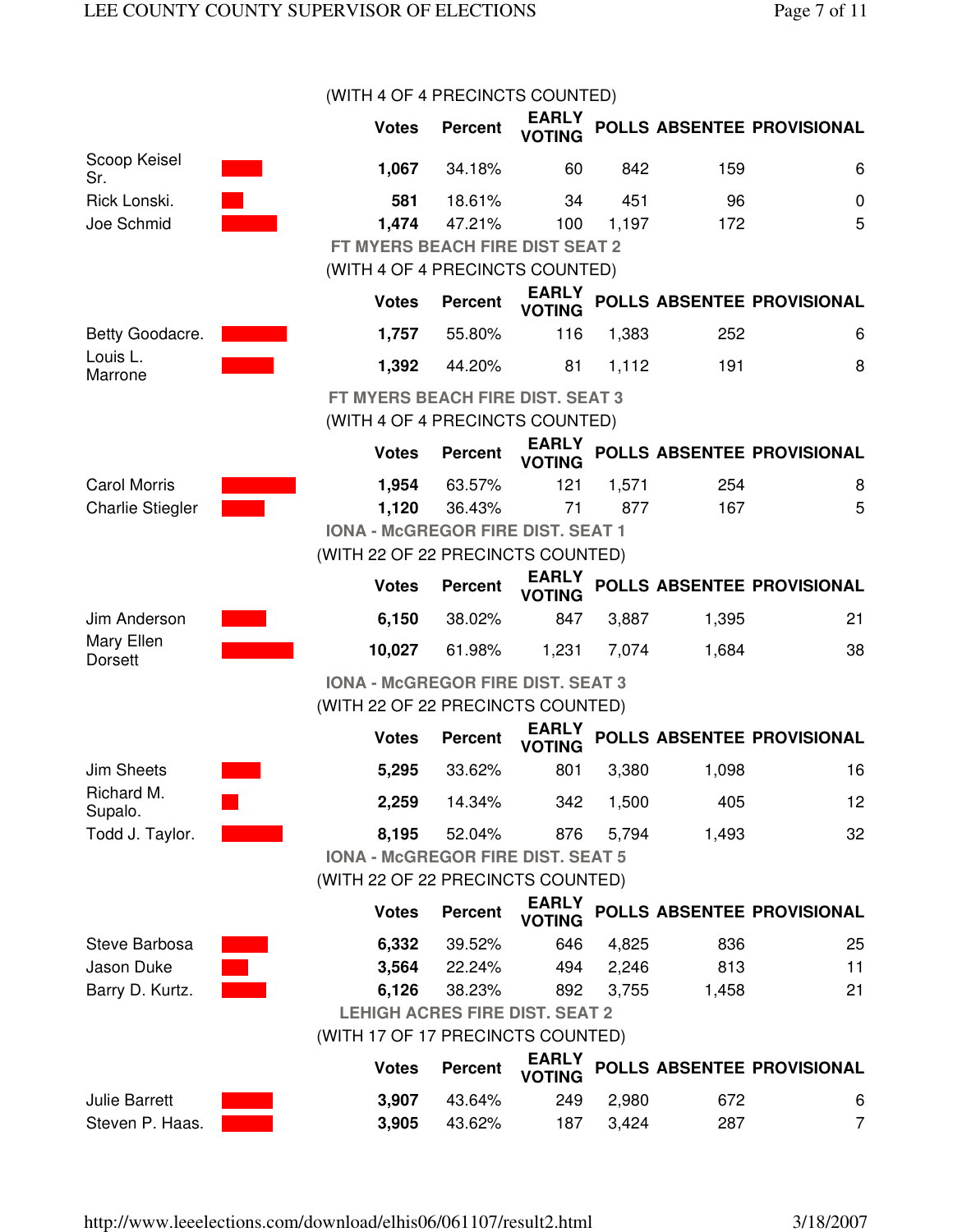| Raliegh C. Scott               |                                               | 1,141        | 12.74%         | 80                                                | 895   | 165   | 1                          |
|--------------------------------|-----------------------------------------------|--------------|----------------|---------------------------------------------------|-------|-------|----------------------------|
|                                |                                               |              |                | <b>LEHIGH ACRES FIRE DIST. SEAT 5</b>             |       |       |                            |
|                                |                                               |              |                | (WITH 17 OF 17 PRECINCTS COUNTED)                 |       |       |                            |
|                                |                                               | <b>Votes</b> | <b>Percent</b> | <b>EARLY</b><br><b>VOTING</b>                     |       |       | POLLS ABSENTEE PROVISIONAL |
| Robert J.<br>Anderson          |                                               | 3,819        | 44.49%         | 200                                               | 3,083 | 527   | 9                          |
| Ralph B.<br>Hemingway          |                                               | 4,765        | 55.51%         | 302                                               | 3,879 | 578   | 6                          |
|                                | <b>MATLACHA-PINE ISLAND FIRE DIST. SEAT 1</b> |              |                |                                                   |       |       |                            |
|                                |                                               |              |                | (WITH 7 OF 7 PRECINCTS COUNTED)                   |       |       |                            |
|                                |                                               | <b>Votes</b> | <b>Percent</b> | <b>EARLY</b><br><b>VOTING</b>                     |       |       | POLLS ABSENTEE PROVISIONAL |
| Jim O'Connell                  |                                               | 1,501        | 42.28%         | 86                                                | 1,154 | 258   | 3                          |
| John S.<br>Peckinpaugh         |                                               | 2,049        | 57.72%         | 117                                               | 1,619 | 306   | 7                          |
|                                | <b>MATLACHA-PINE ISLAND FIRE DIST. SEAT 3</b> |              |                |                                                   |       |       |                            |
|                                |                                               |              |                | (WITH 7 OF 7 PRECINCTS COUNTED)                   |       |       |                            |
|                                |                                               | <b>Votes</b> | <b>Percent</b> | <b>EARLY</b><br><b>VOTING</b>                     |       |       | POLLS ABSENTEE PROVISIONAL |
| James S. Cole                  |                                               | 2,397        | 67.26%         | 124                                               | 1,927 | 338   | 8                          |
| Paul Dinger.                   |                                               | 1,167        | 32.74%         | 80                                                | 856   | 229   | $\overline{2}$             |
|                                | <b>MATLACHA-PINE ISLAND FIRE DIST. SEAT 4</b> |              |                |                                                   |       |       |                            |
|                                |                                               |              |                | (WITH 7 OF 7 PRECINCTS COUNTED)                   |       |       |                            |
|                                |                                               | <b>Votes</b> | <b>Percent</b> | <b>EARLY</b><br><b>VOTING</b>                     |       |       | POLLS ABSENTEE PROVISIONAL |
| John E.<br>Cammick             |                                               | 2,207        | 61.37%         | 126                                               | 1,780 | 295   | 6                          |
| <b>Russ Mattson</b>            |                                               | 1,389        | 38.63%         | 74                                                | 1,030 | 281   | 4                          |
|                                | <b>MATLACHA-PINE ISLAND FIRE DIST. SEAT 5</b> |              |                |                                                   |       |       |                            |
|                                |                                               |              |                | (WITH 7 OF 7 PRECINCTS COUNTED)                   |       |       |                            |
|                                |                                               | <b>Votes</b> | <b>Percent</b> | <b>EARLY</b><br><b>VOTING</b>                     |       |       | POLLS ABSENTEE PROVISIONAL |
| Leo Amos.                      |                                               | 1,206        | 33.98%         | 80                                                | 909   | 213   | 4                          |
| Ken Cox                        |                                               | 2,343        | 66.02%         | 122                                               | 1,901 | 313   | $\overline{7}$             |
|                                |                                               |              |                | <b>NORTH FORT MYERS FIRE DIST. SEAT 1</b>         |       |       |                            |
|                                |                                               |              |                | (WITH 19 OF 19 PRECINCTS COUNTED)                 |       |       |                            |
|                                |                                               | <b>Votes</b> | <b>Percent</b> | <b>EARLY</b><br><b>VOTING</b>                     |       |       | POLLS ABSENTEE PROVISIONAL |
| <b>Tim Baker</b><br>Patrick J. |                                               | 6,562        | 58.44%         | 633                                               | 4,643 | 1,275 | 11                         |
| Hayhurst                       |                                               | 2,334        | 20.79%         | 227                                               | 1,652 | 452   | 3                          |
| Raymond H.<br>Rowe             |                                               | 2,333        | 20.78%         | 230                                               | 1,733 | 365   | 5                          |
|                                |                                               |              |                | <b>NORTH FORT MYERS FIRE DIST. SEAT 5</b>         |       |       |                            |
|                                |                                               |              |                | (WITH 19 OF 19 PRECINCTS COUNTED)<br><b>EARLY</b> |       |       |                            |
|                                |                                               | <b>Votes</b> | <b>Percent</b> | <b>VOTING</b>                                     |       |       | POLLS ABSENTEE PROVISIONAL |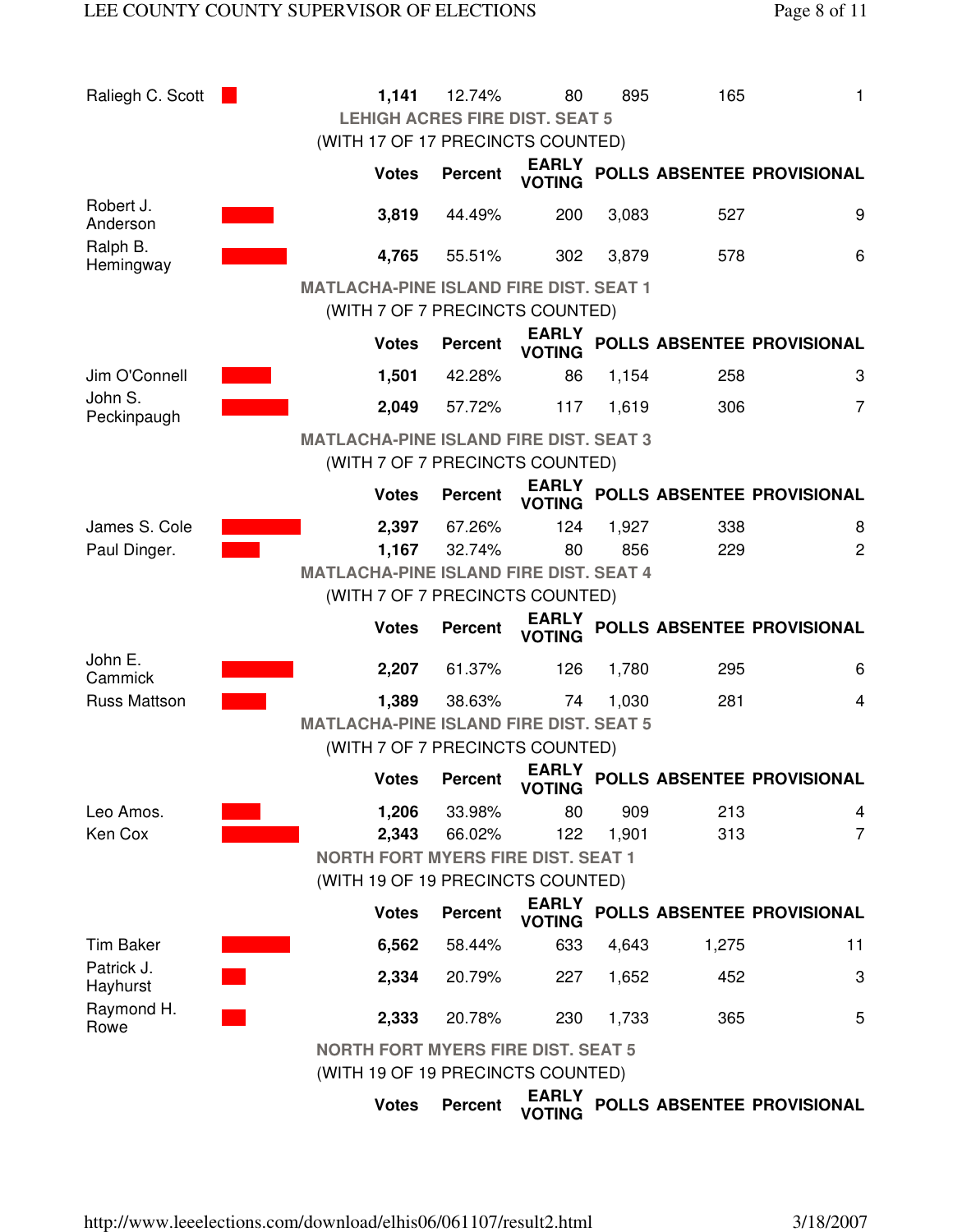| Armando<br>Galella            | 4,079                                                                                   | 35.68%         | 399                           | 3,022 | 651   | $\overline{7}$             |  |  |  |
|-------------------------------|-----------------------------------------------------------------------------------------|----------------|-------------------------------|-------|-------|----------------------------|--|--|--|
| Leroy<br>Nottingham           | 7,354                                                                                   | 64.32%         | 716                           | 5,120 | 1,507 | 11                         |  |  |  |
|                               | <b>SAN CARLOS PARK FIRE DIST. SEAT 1</b><br>(WITH 11 OF 11 PRECINCTS COUNTED)           |                |                               |       |       |                            |  |  |  |
|                               | <b>Votes</b>                                                                            | <b>Percent</b> | <b>EARLY</b><br><b>VOTING</b> |       |       | POLLS ABSENTEE PROVISIONAL |  |  |  |
| Mary Lou<br>Garofalo.         | 4,744                                                                                   | 85.90%         | 724                           | 3,411 | 595   | 14                         |  |  |  |
| Oriana<br>Opperman            | 779                                                                                     | 14.10%         | 132                           | 502   | 144   | 1                          |  |  |  |
|                               | <b>SAN CARLOS PARK FIRE DIST. SEAT 3</b><br>(WITH 11 OF 11 PRECINCTS COUNTED)           |                |                               |       |       |                            |  |  |  |
|                               | <b>Votes</b>                                                                            | <b>Percent</b> | <b>EARLY</b><br><b>VOTING</b> |       |       | POLLS ABSENTEE PROVISIONAL |  |  |  |
| Robert R. Allen               | 1,979                                                                                   | 36.86%         | 396                           | 1,188 | 391   | 4                          |  |  |  |
| Orin Opperman                 | 744                                                                                     | 13.86%         | 104                           | 511   | 128   | 1                          |  |  |  |
| Grant<br>Schwalbe.            | 2,646                                                                                   | 49.28%         | 337                           | 2,079 | 219   | 11                         |  |  |  |
|                               | <b>SAN CARLOS PARK FIRE DIST. SEAT 5</b><br>(WITH 11 OF 11 PRECINCTS COUNTED)           |                |                               |       |       |                            |  |  |  |
|                               | <b>Votes</b>                                                                            | <b>Percent</b> | <b>EARLY</b><br><b>VOTING</b> |       |       | POLLS ABSENTEE PROVISIONAL |  |  |  |
| Joseph W.<br><b>Broughton</b> | 1,158                                                                                   | 21.68%         | 236                           | 679   | 241   | $\mathbf{2}$               |  |  |  |
| Everett Glover.               | 2,825                                                                                   | 52.88%         | 336                           | 2,206 | 272   | 11                         |  |  |  |
| Margarita<br>Opperman         | 862                                                                                     | 16.14%         | 154                           | 560   | 148   | $\mathbf 0$                |  |  |  |
| Stu Senneff.                  | 497                                                                                     | 9.30%          | 106                           | 325   | 66    | $\mathbf 0$                |  |  |  |
|                               | <b>EAST MULLOCH DRAINAGE DISTRICT</b>                                                   |                |                               |       |       |                            |  |  |  |
|                               | <b>SHOULD COUNTY OPERATE &amp; MAINTAIN DISTRICT</b><br>(WITH 7 OF 7 PRECINCTS COUNTED) |                |                               |       |       |                            |  |  |  |
|                               | <b>Votes</b>                                                                            | <b>Percent</b> | <b>EARLY</b><br><b>VOTING</b> |       |       | POLLS ABSENTEE PROVISIONAL |  |  |  |
| YES, for<br>Approval.         | 1,290                                                                                   | 44.76%         | 148                           | 1,005 | 136   | 1                          |  |  |  |
| NO, for<br>Rejection.         | 1,592                                                                                   | 55.24%         | 145                           | 1,272 | 170   | 5                          |  |  |  |
|                               | <b>STONEYBROOK COMM DEVEL. DIST. SEAT 4</b>                                             |                |                               |       |       |                            |  |  |  |
|                               | (WITH 1 OF 1 PRECINCTS COUNTED)                                                         |                |                               |       |       |                            |  |  |  |
|                               | <b>Votes</b>                                                                            | <b>Percent</b> | <b>EARLY</b><br><b>VOTING</b> |       |       | POLLS ABSENTEE PROVISIONAL |  |  |  |
| Gus Robbins-<br>Penniman.     | 266                                                                                     | 36.79%         | 12                            | 234   | 20    | 0                          |  |  |  |
| Raymond<br>Rodrigues.         | 457                                                                                     | 63.21%         | 43                            | 378   | 35    | 1                          |  |  |  |
|                               | <b>STONEYBROOK COMM. DEVEL. DIST. SEAT 5</b><br>$MTII + OF + DDCONOTO COIINTED$         |                |                               |       |       |                            |  |  |  |

(WITH 1 OF 1 PRECINCTS COUNTED)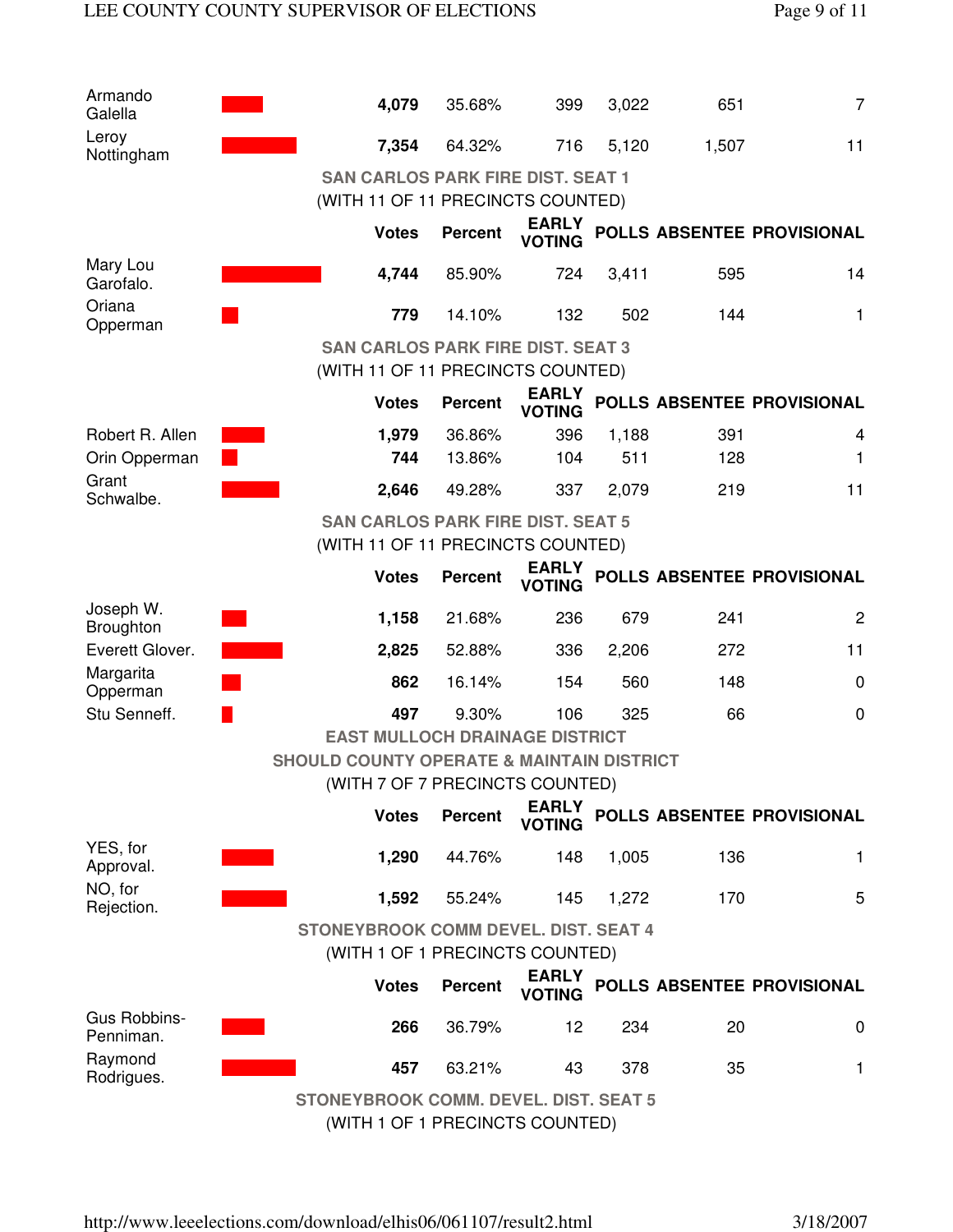|                            | <b>Votes</b>                                     | <b>Percent</b>                       | <b>EARLY</b><br><b>VOTING</b> |               |        | POLLS ABSENTEE PROVISIONAL |  |  |  |  |
|----------------------------|--------------------------------------------------|--------------------------------------|-------------------------------|---------------|--------|----------------------------|--|--|--|--|
| Chris Brady.               | 433                                              | 59.72%                               | 30                            | 370           | 33     | 0                          |  |  |  |  |
| Frank G.<br>Ponchak        | 135                                              | 18.62%                               | 21                            | 94            | 19     | 1                          |  |  |  |  |
| Philip Simonsen            | 157                                              | 21.66%                               | 5                             | 151           | 1      | 0                          |  |  |  |  |
|                            | <b>BAY CREEK COMM. DEVEL. DIST. SEAT 5</b>       |                                      |                               |               |        |                            |  |  |  |  |
|                            | (WITH 1 OF 1 PRECINCTS COUNTED)                  |                                      |                               |               |        |                            |  |  |  |  |
|                            | <b>Votes</b>                                     | <b>Percent</b>                       | <b>EARLY</b><br><b>VOTING</b> |               |        | POLLS ABSENTEE PROVISIONAL |  |  |  |  |
| Karen Denmark              | 175                                              | 46.79%                               | 62                            | 85            | 25     | 3                          |  |  |  |  |
| Nelson Glueck              | 199                                              | 53.21%                               | 95                            | 82            | 21     | 1                          |  |  |  |  |
|                            | <b>BAYSIDE COMM. DEVEL. DIST. SEAT 2</b>         |                                      |                               |               |        |                            |  |  |  |  |
|                            | (WITH 3 OF 3 PRECINCTS COUNTED)                  |                                      |                               |               |        |                            |  |  |  |  |
|                            | <b>Votes</b>                                     | <b>Percent</b>                       | <b>EARLY</b><br><b>VOTING</b> |               |        | POLLS ABSENTEE PROVISIONAL |  |  |  |  |
| <b>Hal Crane</b>           | 605                                              | 69.70%                               | 264                           | 242           | 93     | 6                          |  |  |  |  |
| George Drabb               | 263                                              | 30.30%                               | 114                           | 103           | 45     | 1                          |  |  |  |  |
|                            |                                                  | <b>SOUTH TRAIL FIRE DIST. SEAT 1</b> |                               |               |        |                            |  |  |  |  |
|                            | (WITH 17 OF 17 PRECINCTS COUNTED)                |                                      |                               |               |        |                            |  |  |  |  |
|                            | <b>Votes</b>                                     | <b>Percent</b>                       | <b>EARLY</b><br><b>VOTING</b> |               |        | POLLS ABSENTEE PROVISIONAL |  |  |  |  |
| Lyle L. Grace              | 4,501                                            | 43.10%                               | 830                           | 2,845         | 821    | 5                          |  |  |  |  |
| Edwin C. Sokel<br>Jr.      | 5,942                                            | 56.90%                               | 1,010                         | 4,167         | 756    | 9                          |  |  |  |  |
|                            | <b>TICE FIRE DIST. SEAT 5</b>                    |                                      |                               |               |        |                            |  |  |  |  |
|                            | (WITH 9 OF 9 PRECINCTS COUNTED)                  |                                      |                               |               |        |                            |  |  |  |  |
|                            | <b>Votes</b>                                     | <b>Percent</b>                       | <b>EARLY</b><br><b>VOTING</b> |               |        | POLLS ABSENTEE PROVISIONAL |  |  |  |  |
| James H.<br><b>Burgess</b> | 1,267                                            | 52.79%                               | 116                           | 910           | 232    | 9                          |  |  |  |  |
| <b>Patrick McGuire</b>     | 1,133                                            | 47.21%                               | 73                            | 882           | 176    | $\overline{c}$             |  |  |  |  |
|                            | <b>CONSTITUTIONAL AMENDMENT #1</b>               |                                      |                               |               |        |                            |  |  |  |  |
|                            | <b>STATE PLANNING &amp; BUDGET PROCESS</b>       |                                      |                               |               |        |                            |  |  |  |  |
|                            | (WITH 171 OF 171 PRECINCTS COUNTED)              |                                      |                               |               |        |                            |  |  |  |  |
|                            | <b>Votes</b>                                     | <b>Percent</b>                       | <b>EARLY</b><br><b>VOTING</b> |               |        | POLLS ABSENTEE PROVISIONAL |  |  |  |  |
| <b>YES</b>                 | 79,372                                           | 57.23%                               |                               | 11,502 53,416 | 14,185 | 269                        |  |  |  |  |
| NO.                        | 59,309                                           | 42.77%                               |                               | 8,361 42,920  | 7,876  | 152                        |  |  |  |  |
|                            | <b>CONSTITUTIONAL AMENDMENT #3</b>               |                                      |                               |               |        |                            |  |  |  |  |
|                            | <b>BROADER PUBLIC SUPPORT FOR CONSTITUTIONAL</b> |                                      |                               |               |        |                            |  |  |  |  |
|                            | (WITH 171 OF 171 PRECINCTS COUNTED)              |                                      |                               |               |        |                            |  |  |  |  |
|                            | <b>Votes</b>                                     | <b>Percent</b>                       | <b>EARLY</b><br><b>VOTING</b> |               |        | POLLS ABSENTEE PROVISIONAL |  |  |  |  |
| <b>YES</b>                 | 89,910                                           | 61.62%                               |                               | 12,248 60,708 | 16,673 | 281                        |  |  |  |  |
| NO.                        | 56,011                                           | 38.38%                               |                               | 8,450 40,661  | 6,740  | 160                        |  |  |  |  |
|                            | <b>CONSTITUTIONAL AMENDMENT #4</b>               |                                      |                               |               |        |                            |  |  |  |  |
|                            | PROTECT PEOPLE FROM ADDICTION TO TOBACCO         |                                      |                               |               |        |                            |  |  |  |  |